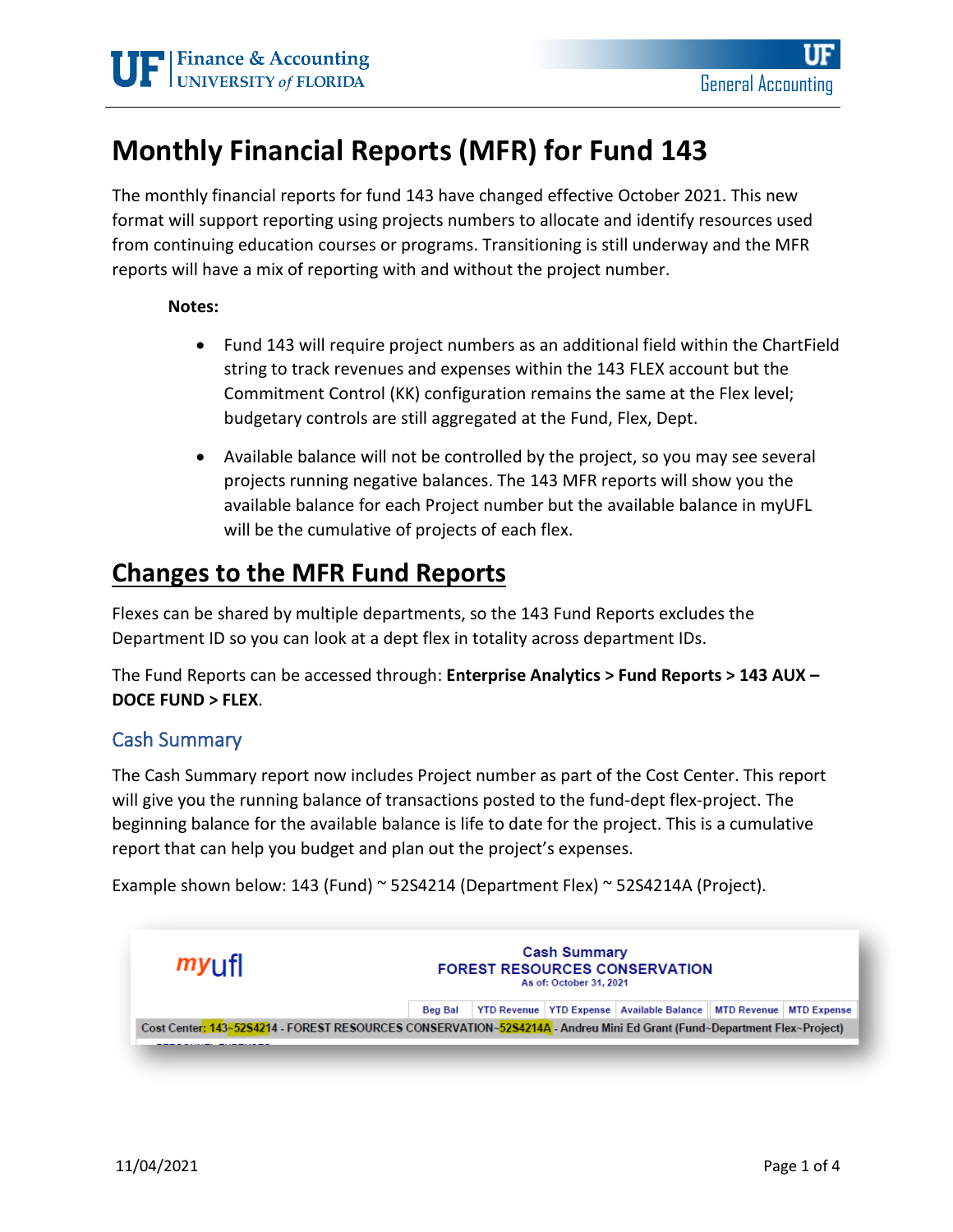The first page may show a blank Project number (see screen shot below). This will be your cash summary for the Fund-Flex without project numbers assigned. You will see a balance with no Project number until your flex has fully transitioned to the required project field. **The goal is to have all flexes using a project number by the end of the fiscal year 2022.**

| $my$ if                                                                                  | <b>Cash Summary</b><br><b>FOREST RESOURCES CONSERVATION</b><br>As of: October 31, 2021 |      |      |                                                |             |  |  |
|------------------------------------------------------------------------------------------|----------------------------------------------------------------------------------------|------|------|------------------------------------------------|-------------|--|--|
|                                                                                          | <b>Beg Bal</b>                                                                         |      |      | YTD November   YTD Expense   Available Balance | <b>MTDR</b> |  |  |
| Cost Center: 143~52S4214 - FOREST RESOURCES CONSERVATION~ (Fund~Department Flex~Project) |                                                                                        |      |      |                                                |             |  |  |
| <b>MOTOR ELIELS AND LUBRICANTS</b><br><b><i><u>POSSIBILITY</u></i></b>                   |                                                                                        | 0.00 | 0.00 |                                                |             |  |  |
| <b>MISC OTHER SUPPLIES</b><br>738000                                                     |                                                                                        | 0.00 | 0.00 |                                                |             |  |  |

You may note many of these projects have a negative balance. Since the project is not a KK ChartField for this fund, the system will not keep you from running the project negative. As long as the flex overall is positive you will pass budget checking. **The new MFR reports now include a Total at the end of the Cash Summary report for each Flex Code** so you can still review the entire flex balance. **This is the available balance that should match the myUFL KK balance for the Flex's total.** 

| myufl                                                                                                                | <b>FOREST RESOURCES CONSERVATION</b> | Run Date: 11/04/2021 |             |                                                                   |        |            |            |                                               |
|----------------------------------------------------------------------------------------------------------------------|--------------------------------------|----------------------|-------------|-------------------------------------------------------------------|--------|------------|------------|-----------------------------------------------|
|                                                                                                                      | <b>Beg Bal</b>                       |                      |             | YTD Revenue YTD Expense Available Balance MTD Revenue MTD Expense |        |            |            | <b>Encumbrances</b> Avail Bal w/ Encumbrances |
| Cost Center: 143~52S4214 - FOREST RESOURCES CONSERVATION~52S4214S - Statistics Course (Fund~Department Flex~Project) |                                      |                      |             |                                                                   |        |            |            |                                               |
| PERSONNEL EXPENSES                                                                                                   |                                      |                      |             |                                                                   |        |            |            |                                               |
| <b>GRADUATE ASSISTANTS-EARNINGS</b><br>652110                                                                        |                                      | 0.00                 | 5.634.97    |                                                                   | 0.00   | 1,118.29   | 2.572.08   |                                               |
| 652120<br><b>GRAD ASSTS-EARNINGS FRNG POOL</b>                                                                       |                                      | 0.00                 | 614.14      |                                                                   | 0.00   | 121.88     | 280.36     |                                               |
| <b>GRADUATE ASSTS-ADDL PAY</b><br>652310                                                                             |                                      | 0.00                 | (102.61)    |                                                                   | 0.00   | 0.00       | 0.00       |                                               |
| 652320<br><b>GRAD ASSTS-ADDL PAY FRNG POOL</b>                                                                       |                                      | 0.00                 | (7.69)      |                                                                   | 0.00   | 0.00       | 0.00       |                                               |
| <b>Subtotal OPS</b>                                                                                                  |                                      | \$0.00               | \$6,138.81  |                                                                   | \$0.00 | \$1,240.17 | \$2,852.44 |                                               |
| <b>Subtotal PERSONNEL EXPENSES</b>                                                                                   |                                      | \$0.00               | \$6,138.81  |                                                                   | \$0.00 | \$1,240.17 | \$2.852.44 |                                               |
| <b>Other Operating Expenses</b>                                                                                      |                                      |                      |             |                                                                   |        |            |            |                                               |
| 813000<br><b>ADMINISTRATIVE OVERHEAD</b>                                                                             |                                      | 0.00                 | 798.05      |                                                                   | 0.00   | 161.23     | 0.00       |                                               |
| <b>Subtotal OTHER</b>                                                                                                |                                      | \$0.00               | \$798.05    |                                                                   | \$0.00 | \$161.23   | \$0.00     |                                               |
| <b>Subtotal Other Operating Expenses</b>                                                                             |                                      | \$0.00               | \$798.05    |                                                                   | \$0.00 | \$161.23   | \$0.00     |                                               |
| Total 143~52S4214 - FOREST RESOURCES<br>CONSERVATION~52S4214S - Statistics Course<br>(Fund~Department Flex~Project)  | ( \$8.915.96)                        | \$0.00               | \$6,936.86  | (\$15,852.82)                                                     | \$0.00 | \$1,401.40 | \$2,852.44 | ( \$18, 705.26)                               |
| Total for Flex Code: 52S4214 \$17.859.51                                                                             |                                      | \$23.315.00          | \$14,520.07 | \$26,654.44                                                       | \$0.00 | \$3,898.32 | \$3,078.19 | \$23,576.25                                   |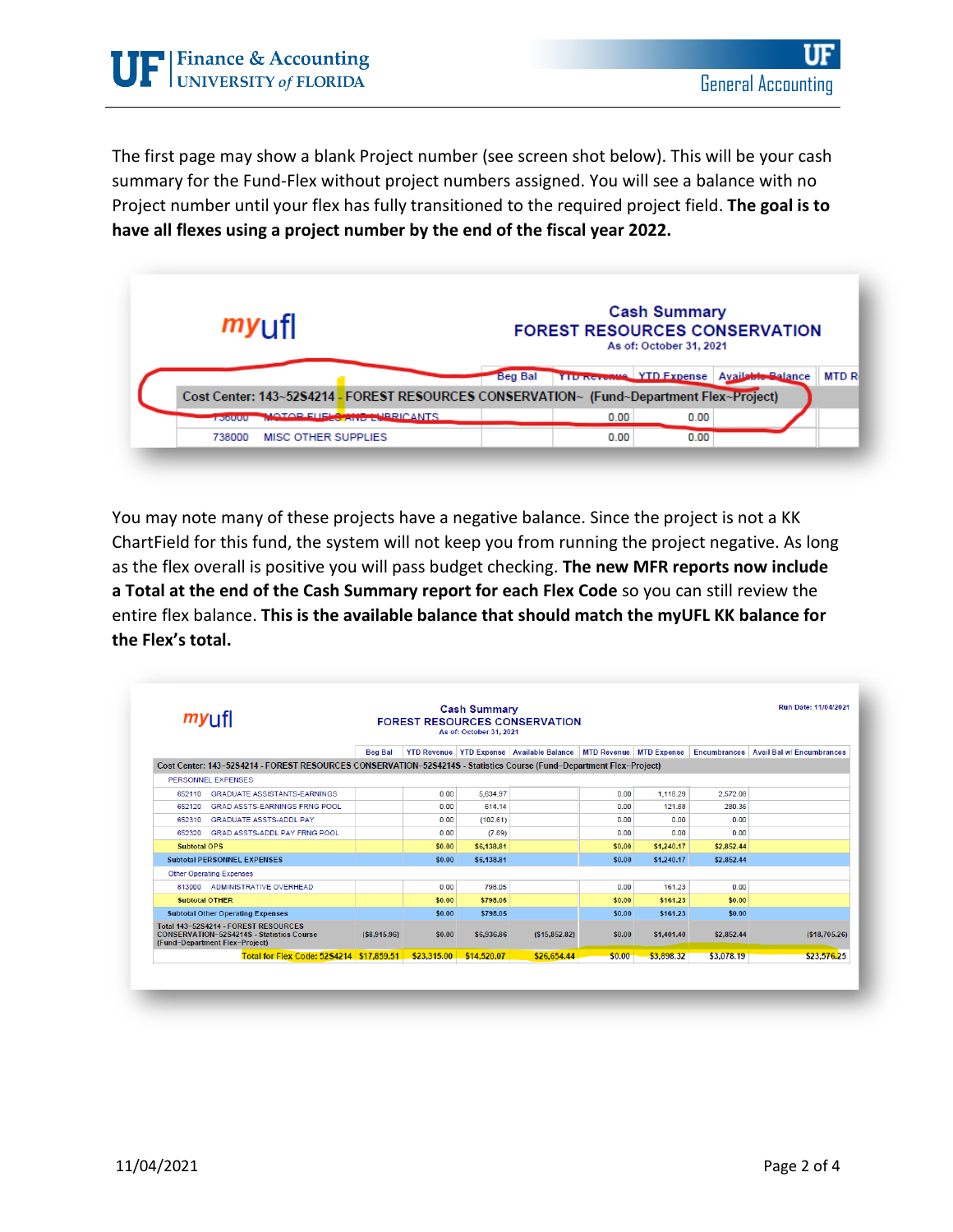

### GL/KK Summary Comparison

The GL to KK Summary Comparison has **not** changed from the prior configuration. Project is not a controlling ChartField for this fund, so it will not be a factor when considering GL to KK variances.

| $my$ <sub>LJ</sub> fl                                                           | <b>KK to GL Summary Comparison</b><br><b>FOREST RESOURCES CONSERVATION</b><br>For Month Ending: October 31, 2021 |                      |          |
|---------------------------------------------------------------------------------|------------------------------------------------------------------------------------------------------------------|----------------------|----------|
|                                                                                 | <b>YTD KK Amount</b>                                                                                             | <b>YTD GL Amount</b> | Variance |
| Cost Center: 143~52S4214 - FOREST RESOURCES CONSERVATION (Fund~Department Flex) |                                                                                                                  |                      |          |
| <b>AIT REVENUE</b>                                                              |                                                                                                                  |                      |          |
| 571800 Transfers Within Fund                                                    | \$23,315.00                                                                                                      | \$23,315.00          | \$0.00   |
| <b>Subtotal ALL REVENUE</b>                                                     | \$23,315.00                                                                                                      | \$23,315.00          | \$0.00   |
| <b>PERSONNEL EXPENSES</b>                                                       |                                                                                                                  |                      |          |
| 652110 GRADUATE ASSISTANTS-FARNINGS                                             | \$5,634.97                                                                                                       | \$5,634.97           | \$0.00   |
| 652120 GRAD ASSTS-EARNINGS FRNG POOL                                            | \$614.14                                                                                                         | \$614.14             | \$0.00   |
| 652310 GRADUATE ASSTS-ADDL PAY                                                  | (\$102.61)                                                                                                       | ( \$102.61)          | \$0.00   |
| 652320 GRAD ASSTS-ADDL PAY FRNG POOL                                            | (57.69)                                                                                                          | (57.69)              | \$0.00   |
| <b>Subtotal PERSONNEL EXPENSES</b>                                              | \$6,138.81                                                                                                       | \$6,138.81           | \$0.00   |
| <b>Other Operating Expenses</b>                                                 |                                                                                                                  |                      |          |
| 771100 IN STATE TRAVEL                                                          | \$12.91                                                                                                          | \$12.91              | \$0.00   |
| 772000 FOREIGN TRAVEL                                                           | \$3,947.90                                                                                                       | \$3,947.90           | \$0.00   |
| 813000 ADMINISTRATIVE OVERHEAD                                                  | \$1,312.95                                                                                                       | \$1,312.95           | \$0.00   |
| 818000 TRANSFERS WITHIN FUND                                                    | \$3,107.50                                                                                                       | \$3,107.50           | \$0.00   |
| <b>Subtotal Other Operating Expenses</b>                                        | \$8,381.26                                                                                                       | \$8,381.26           | \$0.00   |

### Open Encumbrance/Payroll Reconciliation Detail/Projected Payroll Detail/Transaction Detail

All these reports are similar to the previous format but are now distinguishing transactions by Project number. This will help you review, report, and plan out the project's expenses.

| my <sub>U</sub> fl |                                         |             | <b>Open Encumbrance Summary</b><br><b>MS NATURAL RESOURCE POLICY</b><br>As of: October 31, 2021 |                       |                                                                                                                                |                          |                    |
|--------------------|-----------------------------------------|-------------|-------------------------------------------------------------------------------------------------|-----------------------|--------------------------------------------------------------------------------------------------------------------------------|--------------------------|--------------------|
| Flex               | UFID                                    | <b>CRIS</b> | <b>Acctg Date</b>                                                                               | <b>Encumbrance ID</b> | <b>Encumbrance Description</b>                                                                                                 | <b>Encumbered Amount</b> | <b>Open Amount</b> |
|                    |                                         |             |                                                                                                 |                       | Cost Center: 143~52POLICY - MS NATURAL RESOURCE POLICY~52POLICY - MS Nat Resources Policy Admin (Fund~Department Flex~Project) |                          |                    |
|                    | 713000 ADVERTISING / MARKETING          |             |                                                                                                 |                       |                                                                                                                                |                          |                    |
| 52POLICY           | $\sim$                                  |             | 06/15/2021                                                                                      | PO#6046-2100897822    | VND#0000223009-Russell McCallister                                                                                             | 507.00                   | 126.75             |
|                    | Subtotal 713000 ADVERTISING / MARKETING |             |                                                                                                 |                       |                                                                                                                                | \$507.00                 | \$126.75           |
| Flex~Project)      |                                         |             |                                                                                                 |                       | Total 143~52POLICY - MS NATURAL RESOURCE POLICY~52POLICY - MS Nat Resources Policy Admin (Fund~Department                      | \$507.00                 | \$126.75           |